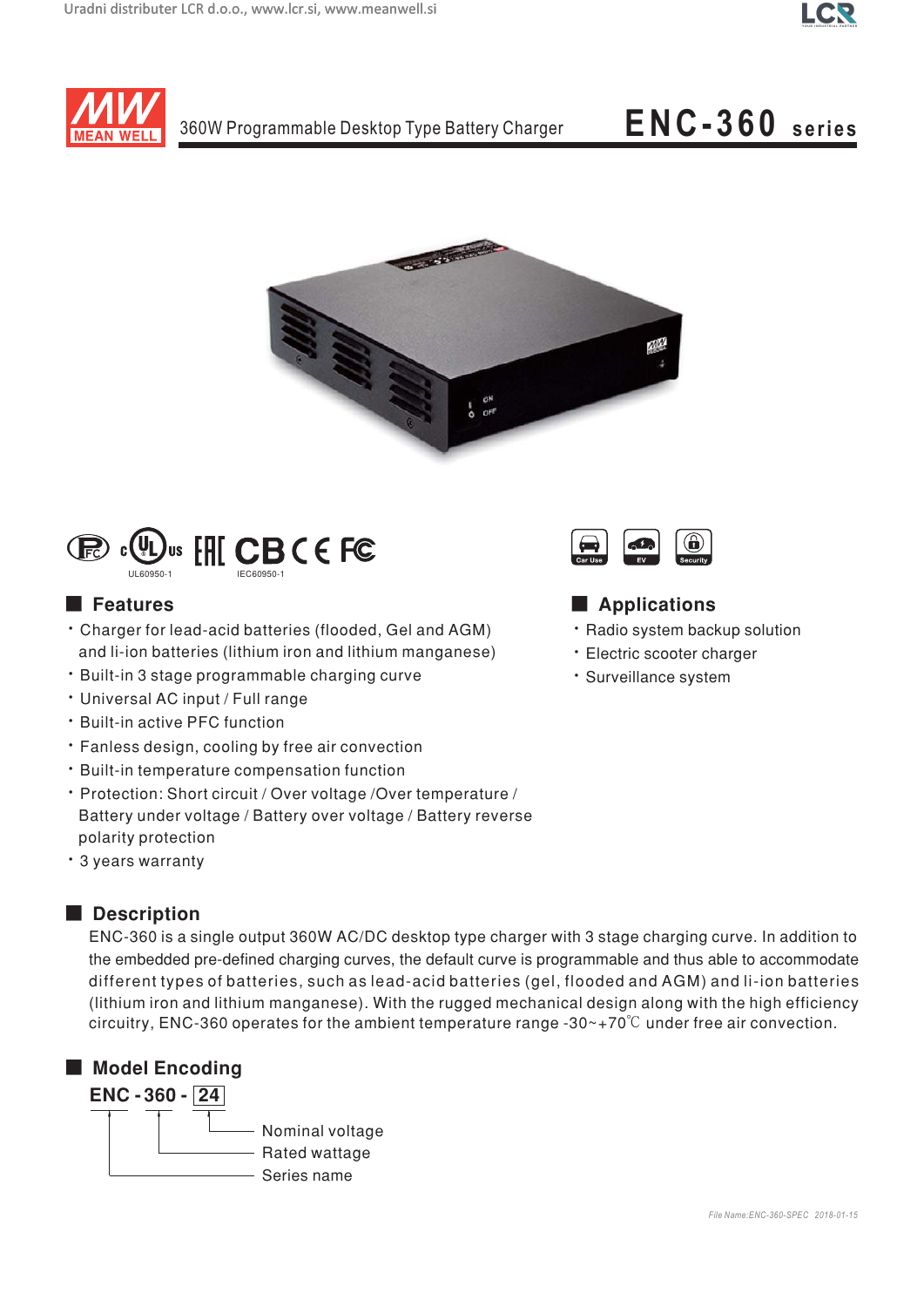

## **SPECIFICATION**

| יוטו ווטם ווט<br><b>MODEL</b>                                                                                                                     |                                                                                                                                                           | ENC-360-12                                                                                                                                                                                                               | ENC-360-24                                                                           | ENC-360-48                                                                  |  |  |  |
|---------------------------------------------------------------------------------------------------------------------------------------------------|-----------------------------------------------------------------------------------------------------------------------------------------------------------|--------------------------------------------------------------------------------------------------------------------------------------------------------------------------------------------------------------------------|--------------------------------------------------------------------------------------|-----------------------------------------------------------------------------|--|--|--|
|                                                                                                                                                   | BOOST CHARGE VOLTAGE(Vfloat)(default)   14.4V                                                                                                             |                                                                                                                                                                                                                          | 28.8V                                                                                | 57.6V                                                                       |  |  |  |
| <b>OUTPUT</b>                                                                                                                                     | FLOAT CHARGE VOLTAGE(Vfloat)(default)   13.8V                                                                                                             |                                                                                                                                                                                                                          | 27.6V                                                                                | 55.2V                                                                       |  |  |  |
|                                                                                                                                                   | <b>CHARGE VOLTAGE RANGE</b> Note.3 $9 \sim 15V$                                                                                                           |                                                                                                                                                                                                                          | $18 - 30V$                                                                           | $36 - 60V$                                                                  |  |  |  |
|                                                                                                                                                   | OUTPUT CURRENT(CC) (default) 24A                                                                                                                          |                                                                                                                                                                                                                          | 12A                                                                                  | 6A                                                                          |  |  |  |
|                                                                                                                                                   | <b>RATED POWER</b>                                                                                                                                        | 345.6W                                                                                                                                                                                                                   | 345.6W                                                                               | 345.6W                                                                      |  |  |  |
|                                                                                                                                                   | <b>RECOMMENDED BATTERY</b>                                                                                                                                |                                                                                                                                                                                                                          |                                                                                      |                                                                             |  |  |  |
|                                                                                                                                                   | <b>CAPACITY (AMP HOURS) Note.4</b><br><b>LEAKAGE CURRENT FROM</b>                                                                                         |                                                                                                                                                                                                                          | $85 - 250$ AH<br>$45 - 125AH$<br>$25 - 65$ AH                                        |                                                                             |  |  |  |
|                                                                                                                                                   | BATTERY (Typ.)                                                                                                                                            | < 1mA                                                                                                                                                                                                                    |                                                                                      |                                                                             |  |  |  |
|                                                                                                                                                   | <b>VOLTAGE RANGE</b>                                                                                                                                      | Note.5 $90 \sim 264$ VAC<br>$127 - 370$ VDC                                                                                                                                                                              |                                                                                      |                                                                             |  |  |  |
|                                                                                                                                                   | <b>FREQUENCY RANGE</b>                                                                                                                                    |                                                                                                                                                                                                                          | $47 - 63$ Hz                                                                         |                                                                             |  |  |  |
|                                                                                                                                                   | <b>POWER FACTOR (Typ.)</b>                                                                                                                                | PF>0.98/115VAC, PF>0.95/230VAC at full load                                                                                                                                                                              |                                                                                      |                                                                             |  |  |  |
| <b>INPUT</b>                                                                                                                                      | <b>EFFICIENCY (Typ.)</b>                                                                                                                                  | 91%                                                                                                                                                                                                                      | 93%                                                                                  | 94%                                                                         |  |  |  |
|                                                                                                                                                   | <b>AC CURRENT (Typ.)</b>                                                                                                                                  | 3.8A/115VAC<br>1.9A/230VAC                                                                                                                                                                                               |                                                                                      |                                                                             |  |  |  |
|                                                                                                                                                   | <b>INRUSH CURRENT (Typ.)</b>                                                                                                                              | COLD START 80A at 230VAC                                                                                                                                                                                                 |                                                                                      |                                                                             |  |  |  |
|                                                                                                                                                   | <b>LEAKAGE CURRENT</b>                                                                                                                                    | <3.5mA/240VAC                                                                                                                                                                                                            |                                                                                      |                                                                             |  |  |  |
|                                                                                                                                                   | <b>SHORT CIRCUIT</b>                                                                                                                                      | Note.6 Protection type : Shut down O/P voltage, re-power on to recover                                                                                                                                                   |                                                                                      |                                                                             |  |  |  |
|                                                                                                                                                   | <b>OVER VOLTAGE</b><br>Note.7                                                                                                                             | $15.5 - 18.2V$<br>$31 - 36.5V$<br>$62.1 - 72.9V$                                                                                                                                                                         |                                                                                      |                                                                             |  |  |  |
| <b>PROTECTION</b>                                                                                                                                 |                                                                                                                                                           | Protection type : Shut down and latch off o/p voltage, re-power on to recover                                                                                                                                            |                                                                                      |                                                                             |  |  |  |
|                                                                                                                                                   | <b>REVERSE POLARITY</b>                                                                                                                                   |                                                                                                                                                                                                                          | By internal fuse                                                                     |                                                                             |  |  |  |
|                                                                                                                                                   | <b>OVER TEMPERATURE</b>                                                                                                                                   | Shut down O/P voltage, recovers automatically after temperature goes down                                                                                                                                                |                                                                                      |                                                                             |  |  |  |
|                                                                                                                                                   | <b>FUNCTION TEMPERATURE COMPENSATION By NTC</b>                                                                                                           |                                                                                                                                                                                                                          |                                                                                      |                                                                             |  |  |  |
|                                                                                                                                                   | <b>WORKING TEMP.</b>                                                                                                                                      | -30 ~ +70°C (Refer to "Derating Curve")                                                                                                                                                                                  |                                                                                      |                                                                             |  |  |  |
|                                                                                                                                                   | <b>WORKING HUMIDITY</b>                                                                                                                                   | 20~95% RH non-condensing                                                                                                                                                                                                 |                                                                                      |                                                                             |  |  |  |
| <b>ENVIRONMENT</b>                                                                                                                                | <b>STORAGE TEMP., HUMIDITY</b>                                                                                                                            | $-40 \sim +85^{\circ}$ C, 10 ~ 95% RH non-condensing                                                                                                                                                                     |                                                                                      |                                                                             |  |  |  |
|                                                                                                                                                   | <b>TEMP. COEFFICIENT</b>                                                                                                                                  | $\pm$ 0.05%/°C (0~50°C)                                                                                                                                                                                                  |                                                                                      |                                                                             |  |  |  |
|                                                                                                                                                   | <b>VIBRATION</b>                                                                                                                                          | 10~500Hz, 2G 10min./1cycle, 60min. each along X, Y, Z axes                                                                                                                                                               |                                                                                      |                                                                             |  |  |  |
|                                                                                                                                                   | <b>SAFETY STANDARDS</b>                                                                                                                                   | IEC60950-1, UL60950-1, EAC TP TC 004 approved                                                                                                                                                                            |                                                                                      |                                                                             |  |  |  |
|                                                                                                                                                   | <b>WITHSTAND VOLTAGE</b>                                                                                                                                  | I/P-O/P:3KVAC I/P-FG:2KVAC O/P-FG:0.5KVAC                                                                                                                                                                                |                                                                                      |                                                                             |  |  |  |
|                                                                                                                                                   | <b>ISOLATION RESISTANCE</b>                                                                                                                               | I/P-O/P, I/P-FG, O/P-FG:100M Ohms / 500VDC / 25 °C / 70% RH<br>Parameter                                                                                                                                                 |                                                                                      |                                                                             |  |  |  |
|                                                                                                                                                   | <b>EMC EMISSION</b>                                                                                                                                       | Conducted                                                                                                                                                                                                                | <b>Standard</b>                                                                      | <b>Test Level / Note</b><br>Class B                                         |  |  |  |
|                                                                                                                                                   |                                                                                                                                                           | Radiated                                                                                                                                                                                                                 | EN55032 (CISPR32) / FCC PART15 (CISPR22)<br>EN55032 (CISPR32) / FCC PART15 (CISPR22) | Class B                                                                     |  |  |  |
|                                                                                                                                                   |                                                                                                                                                           | Harmonic Current                                                                                                                                                                                                         | EN61000-3-2                                                                          | -----                                                                       |  |  |  |
|                                                                                                                                                   |                                                                                                                                                           | Voltage Flicker                                                                                                                                                                                                          | EN61000-3-3                                                                          | -----                                                                       |  |  |  |
| <b>SAFETY &amp;</b>                                                                                                                               |                                                                                                                                                           | EN55024                                                                                                                                                                                                                  |                                                                                      |                                                                             |  |  |  |
| <b>EMC</b><br>(Note 8)                                                                                                                            | <b>EMC IMMUNITY</b>                                                                                                                                       | Parameter                                                                                                                                                                                                                | <b>Standard</b>                                                                      | <b>Test Level / Note</b>                                                    |  |  |  |
|                                                                                                                                                   |                                                                                                                                                           | <b>ESD</b>                                                                                                                                                                                                               | EN61000-4-2                                                                          | Level 3, 8KV air: Level 2, 4KV contact                                      |  |  |  |
|                                                                                                                                                   |                                                                                                                                                           | Radiated                                                                                                                                                                                                                 | EN61000-4-3                                                                          | Level 2, 3V/m                                                               |  |  |  |
|                                                                                                                                                   |                                                                                                                                                           | EFT / Burst                                                                                                                                                                                                              | EN61000-4-4                                                                          | Level 2, 1KV                                                                |  |  |  |
|                                                                                                                                                   |                                                                                                                                                           | Surge                                                                                                                                                                                                                    | EN61000-4-5                                                                          | Level 2, 1KV/Line-Line, Level 3, 2KV/Line-Earth                             |  |  |  |
|                                                                                                                                                   |                                                                                                                                                           | Conducted                                                                                                                                                                                                                | EN61000-4-6                                                                          | Level 2, 3Vrms                                                              |  |  |  |
|                                                                                                                                                   |                                                                                                                                                           | <b>Magnetic Field</b>                                                                                                                                                                                                    | EN61000-4-8                                                                          | Level 1, 1A/m                                                               |  |  |  |
|                                                                                                                                                   |                                                                                                                                                           | Voltage Dips and Interruptions                                                                                                                                                                                           | EN61000-4-11                                                                         | >95% dip 0.5 periods, 30% dip 25 periods,<br>>95% interruptions 250 periods |  |  |  |
| OTHERS                                                                                                                                            | <b>MTBF</b>                                                                                                                                               | 138.7K hrs min.<br>MIL-HDBK-217F $(25^{\circ}\text{C})$                                                                                                                                                                  |                                                                                      |                                                                             |  |  |  |
|                                                                                                                                                   | <b>DIMENSION</b>                                                                                                                                          | 192*178*45.5mm (L*W*H)                                                                                                                                                                                                   |                                                                                      |                                                                             |  |  |  |
|                                                                                                                                                   | <b>PACKING</b>                                                                                                                                            | 1.5Kg; 10pcs/16Kg /1.34CUFT                                                                                                                                                                                              |                                                                                      |                                                                             |  |  |  |
|                                                                                                                                                   |                                                                                                                                                           | 1. Modification for charger specification may be required for different battery specification. Please contact battery vendor and MEAN WELL for details.                                                                  |                                                                                      |                                                                             |  |  |  |
| <b>NOTE</b>                                                                                                                                       |                                                                                                                                                           | 2. All parameters NOT specially mentioned are measured at 230VAC input, rated load and 25°C of ambient temperature.                                                                                                      |                                                                                      |                                                                             |  |  |  |
|                                                                                                                                                   |                                                                                                                                                           | 3. This is the range when programming Vboost or Vfloat by using SBP-001, the smart battery charging programmer.                                                                                                          |                                                                                      |                                                                             |  |  |  |
| 4. This is MEAN WELL's suggested range. Please consult your battery manufacturer for their suggestions about maximum charging current limitation. |                                                                                                                                                           |                                                                                                                                                                                                                          |                                                                                      |                                                                             |  |  |  |
|                                                                                                                                                   |                                                                                                                                                           | 5. Derating may be needed under low input voltages. Please check the derating curve for more details.<br>6. This protection mechanism is specified for the case the short circuit occurs after the charger is turned on. |                                                                                      |                                                                             |  |  |  |
|                                                                                                                                                   |                                                                                                                                                           | 7. Each model incorporates a MCU-controlled dynamic over voltage protection, which is about 115% of Vboost over Constant Current stage and Constant                                                                      |                                                                                      |                                                                             |  |  |  |
|                                                                                                                                                   |                                                                                                                                                           | Voltage stage whereas 115% of Vfloat over Float stage.                                                                                                                                                                   |                                                                                      |                                                                             |  |  |  |
|                                                                                                                                                   |                                                                                                                                                           | 8. The battery charger is considered as an independent unit, but the final equipment still need to re-confirm that the whole system complies with the                                                                    |                                                                                      |                                                                             |  |  |  |
|                                                                                                                                                   |                                                                                                                                                           | EMC directives. For guidance on how to perform these EMC tests, please refer to "EMI testing of component power supplies."                                                                                               |                                                                                      |                                                                             |  |  |  |
|                                                                                                                                                   | (as available on http://www.meanwell.com)                                                                                                                 |                                                                                                                                                                                                                          |                                                                                      |                                                                             |  |  |  |
|                                                                                                                                                   | 9. The ambient temperature derating of 3.5°C/1000m with fanless models and of 5°C/1000m with fan models for operating altitude higher than 2000m(6500ft). |                                                                                                                                                                                                                          |                                                                                      |                                                                             |  |  |  |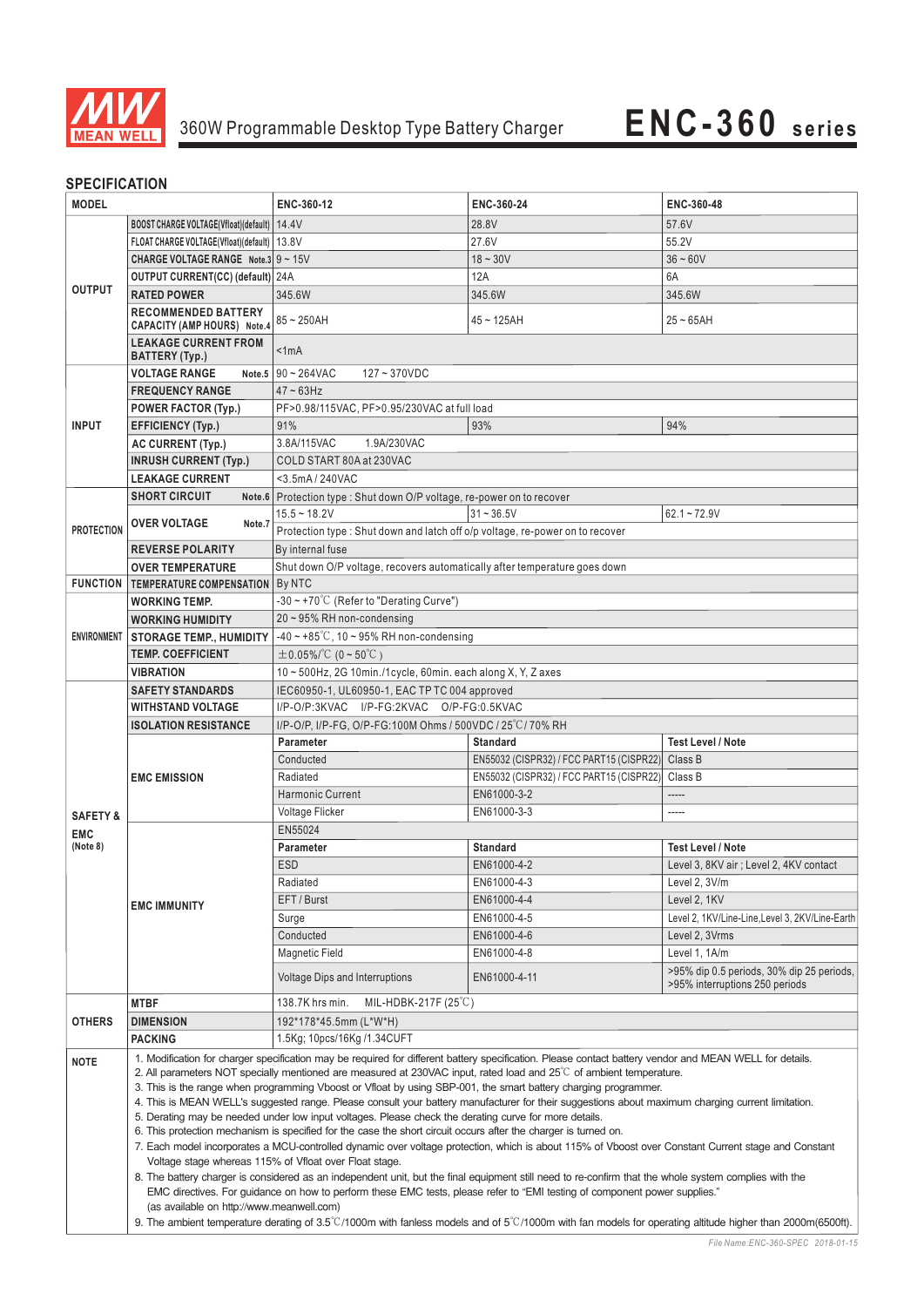

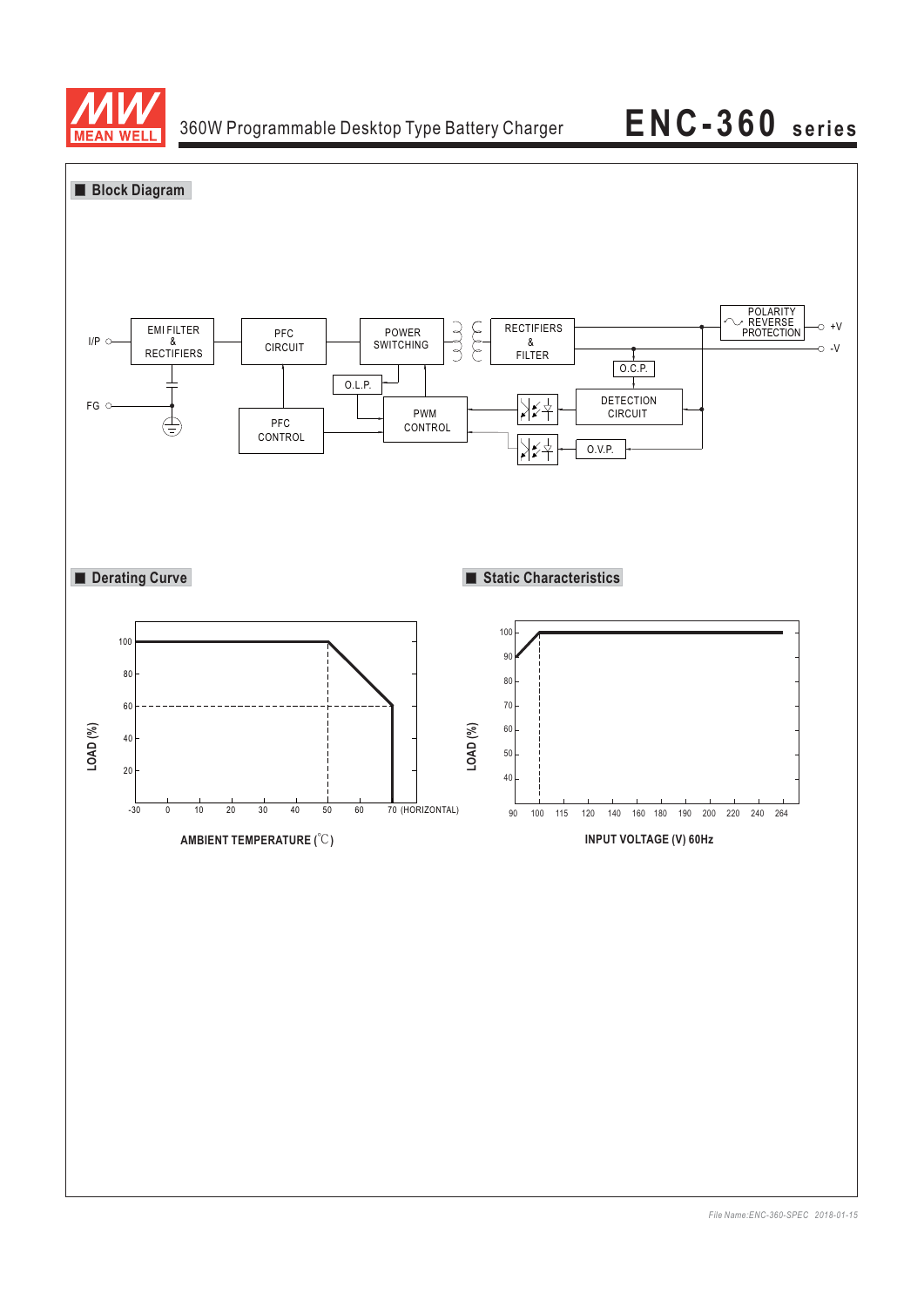

### **Function Manual**

### **1.Charging Curve**

- ※ This series provides a 3 stage charging. The default curve is programmable, whereas other pre-defined curves can be activated by the means of the DIP switch; please refer to the table below and the Mechanical Specification.
- ※ To accommodate the parameters of the charging curve, SBP-001, the smart battery charging programmer designed by MEAN WELL, and a personal computer are needed. Please contact MEAN WELL for details.





◎ Suitable for lead-acid batteries (flooded, Gel and AGM) and Li-ion batteries (lithium iron and lithium manganese).

| C Embedded 3 stage charging curve |
|-----------------------------------|
|-----------------------------------|

| <b>MODEL</b>    | Description                  | CC(default) | Vboost | Vfloat |
|-----------------|------------------------------|-------------|--------|--------|
|                 | Default, programmable        |             | 14.4   | 13.8   |
| 12V             | Pre-defined, gel batter      | 24A         | 14     | 13.6   |
|                 | Pre-defined, flooded battery |             | 14.2   | 13.4   |
|                 | Pre-defined, AGM battery     |             | 14.5   | 13.5   |
|                 | Default, programmable        |             | 28.8   | 27.6   |
| 24 <sub>V</sub> | Pre-defined, gel battery     | 12A         | 28     | 27.2   |
|                 | Pre-defined, flooded battery |             | 28.4   | 26.8   |
|                 | Pre-defined, AGM battery     |             | 29     | 27     |
|                 | Default, programmable        | 6A          | 57.6   | 55.2   |
| 48V             | Pre-defined, gel battery     |             | 56     | 54.4   |
|                 | Pre-defined, flooded battery |             | 56.8   | 53.6   |
|                 | Pre-defined, AGM battery     |             | 58     | 54     |

### **2. Front Panel LED Indicators & Corresponding Signal at Function Pins**

| FD.    | Description                   |  |
|--------|-------------------------------|--|
| Green  | Float (stage 3)               |  |
| Orange | Charging (stage 1 or stage 2) |  |